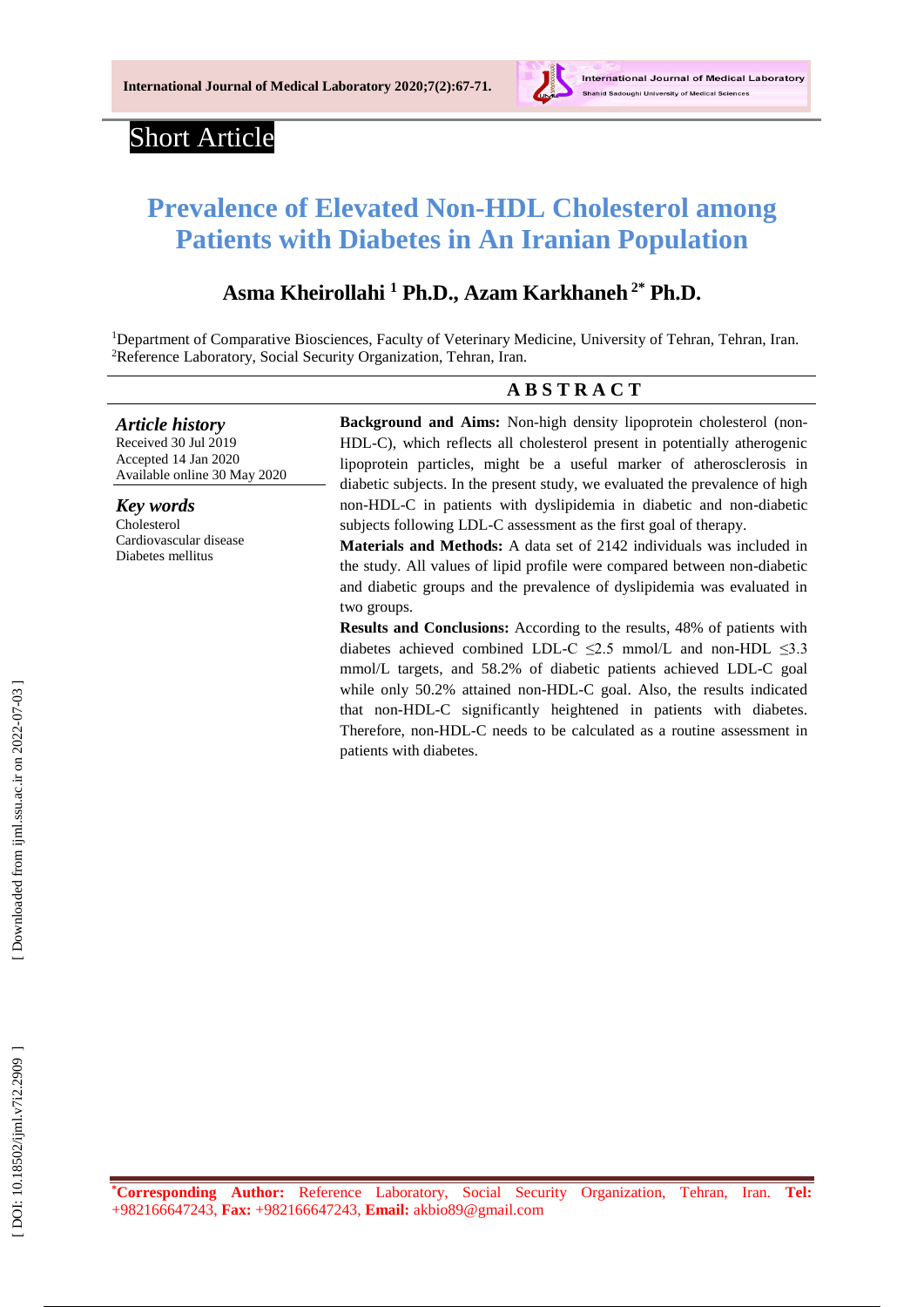## **Introduction**

Diabetes mellitus is a common metabolic disorder impinging on people worldwide. It is well known that people with diabetes bear elevated cardiovascular risk, and the relative risk of death from cardiovascular disease (CVD) is about twice as high [1]. Dyslipidemia, which is common in diabetes, is associated with increased risk of CVD in diabetic patients [2]. Elevated triglycerides (TG), low levels of high density lipoprotein cholesterol (HDL -C), and increased presence of small dense atherogenic low density lipoprotein cholesterol (LDL -C) particles are the most common pattern s of dyslipidemia in diabetic patients [3]. In the presence of hypertriglyceridemia, the exchange of TG and cholesteryl ester between LDL and VLDL and then lipolysis of triglyceride -rich LDL results in the formation of small and dense LDL particles. These LDL particles can be easily oxidized and thus penetrate the artery wall and increase the risk of CVD. Although small dense LDL particles are far more than normal -sized LDL, LDL -C value may be normal because small dense LDL particles are poor in lipid. Therefore, even though LDL -C levels are typically normal in patients with diabetes, they can produce highly atherogenic apoprotein -B containing particles such as very low density lipoprotein (VLDL), intermediate density lipoprotein (IDL) as well as small, dense atherogenic LDL particles [4]. Therefore, relying on LDL -C targets alone to identify patients at risk of CVD can be misleading in such patients. In this regard, finding other measurements can help identify diabetic people

who are at increased risk of atherosclerosis. Recently, it has been found that non -high density lipoprotein cholesterol (non-HDL-C), which is obtained by subtracting the level of HDL -C from total cholesterol, has a distinct advantage over LDL -C in predicting CVD [5]. Indeed, non -HDL -C measurement provides a single index of all the atherogenic apolipoprotein -B containing particles such as LDL, VLDL, IDL and chylomicron remnants [5]. From a practical point of view, direct measurement of apo -B is not widely available in clinical laboratories while assessment of non HDL -C is practical, convenient, reliable, and cost -effective [6].

There are several reports from different populations that non -HDL -C has more predictive power than LDL -C in detecting CVD [7, 8]; however, no such trials can be found in the Iranian population as to the high prevalence of CVD. Hence, the aim of this study was to compare the novel risk factor non -HDL -C versus LDL -C parameter as the primary therapeutic target in the treatment of dyslipidemia, in diabetic and non -diabetic Iranian subjects.

## **Materials and Methods**

Included in the study was a data set of 2142 individuals (consists of 1505 non-diabetics and 637 diabetics) from Tehran city . This research was approved by the Ethics Committee of Tehran University of Medical Sciences (IR.TUMS.VCR.REC.1398.374). Blood samples were obtained at the Reference Laboratory of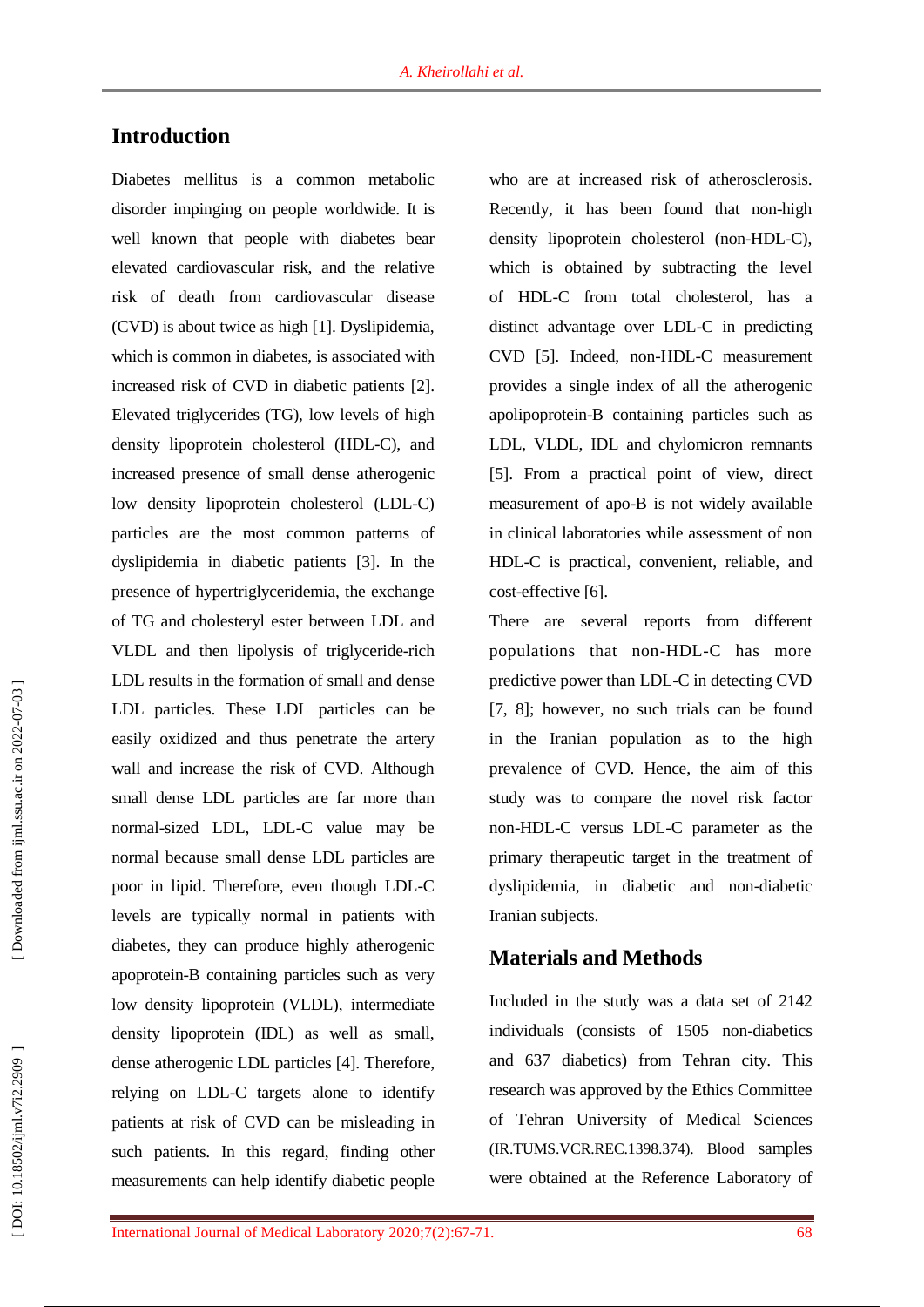Social Security Organization in Tehran city (Iran). The blood was collected in plain tubes after a 12 -hour fast and then centrifuged at 3000 rpm for 15 min. All samples were analyzed in terms of lipid profiles comprising total cholesterol (TC), TG, HDL -C, and LDL -C. Lipid profiles were determined by the standard homogenous enzymatic method using an automatic chemistry analyzer (Hitachi 902, Roche®) and the calibrating and internal controls were provided by the Pars Azmon Company. Non -HDL -C values were calculated by subtracting the level of HDL -C from TC.

#### **Statistical analysis**

Statistical analysis was performed using SPSS Statistics 16.0. Continuous data were expressed as a mean and standard deviation. Statistical independent T -test was used to evaluate the significance of differences between diabetic and non -diabetic groups. The level of significance was considered as  $p<0.05$ .

## **Results and discussion**

There is an association between abnormal lipid levels and cardiovascular risk in patients with diabetes [1]. Although LDL -C is the main therapeutic target  $(<2.5 \text{ mmol/L})$  in the treatment of dyslipidemia, several studies have shown that non -HDL -C is a better predictor of atherosclerosis [7, 8]. In this regard, the adult treatment panel III of National Cholesterol Education Program (NCEP) has recommended such use for non-HDL-C as a secondary treatment target  $\langle$  <3.3 mmol/L) in patients with elevated triglycerides [9]. The results of this

study indicated non -HDL -C concentrations being approximately 0.7 mmol/L higher than LDL -C ones (mean non -HDL -C=3.3±0.93 mmol/L and mean LDL-C=2.5±0.64 mmol/L), as the NCEP guidelines have described (Table 1) [9]. Both LDL-C  $\leq$ 2.5 mmol/L and non-HDL-C  $\leq$ 3.3 mmol/L targets were achieved in

1095 (51%) subjects. Several studies have examined the LDL -C and non -HDL -C goals in different patients. Malic et al found patients with diabetes not achieving LDL-C  $\langle 2.5 \text{ mmol/L} \rangle$  and non-HDL-C  $\langle 3.3 \rangle$ mmol/L, 64.6% and 71.5% respectively [10]. In another study, 74% of coronary heart disease patients attained LDL -C goal while only 51% achieved both non -HDL -C and LDL -C targets [11]. In the present study, 48% of patients with diabetes were identified as achieving combined LDL-C  $\leq$ 2.5 mmol/L and non-HDL-C  $\leq$ 3.3 mmol/L targets. Whereas 50.2% of diabetic patients attained non-HDL-C goal (≤3.3 mmol/L), 58.2% achieved LDL-C one (Fig. 1). In other words, despite LDL-C level of  $\leq 2.5$ mmol/L, about 10% of diabetic patients had non -HDL -C above the target range. In addition, our study revealed non -HDL being significantly higher in diabetic subjects than no n -diabetic subjects (P=0.0001) while no statistically significant difference was identified regarding LDL between the groups (P=0.179) (Table 1). These findings are in accordance with the findings of previous studies. Therefore, non -HDL -C might be a better predictor of vascular events than LDL -C.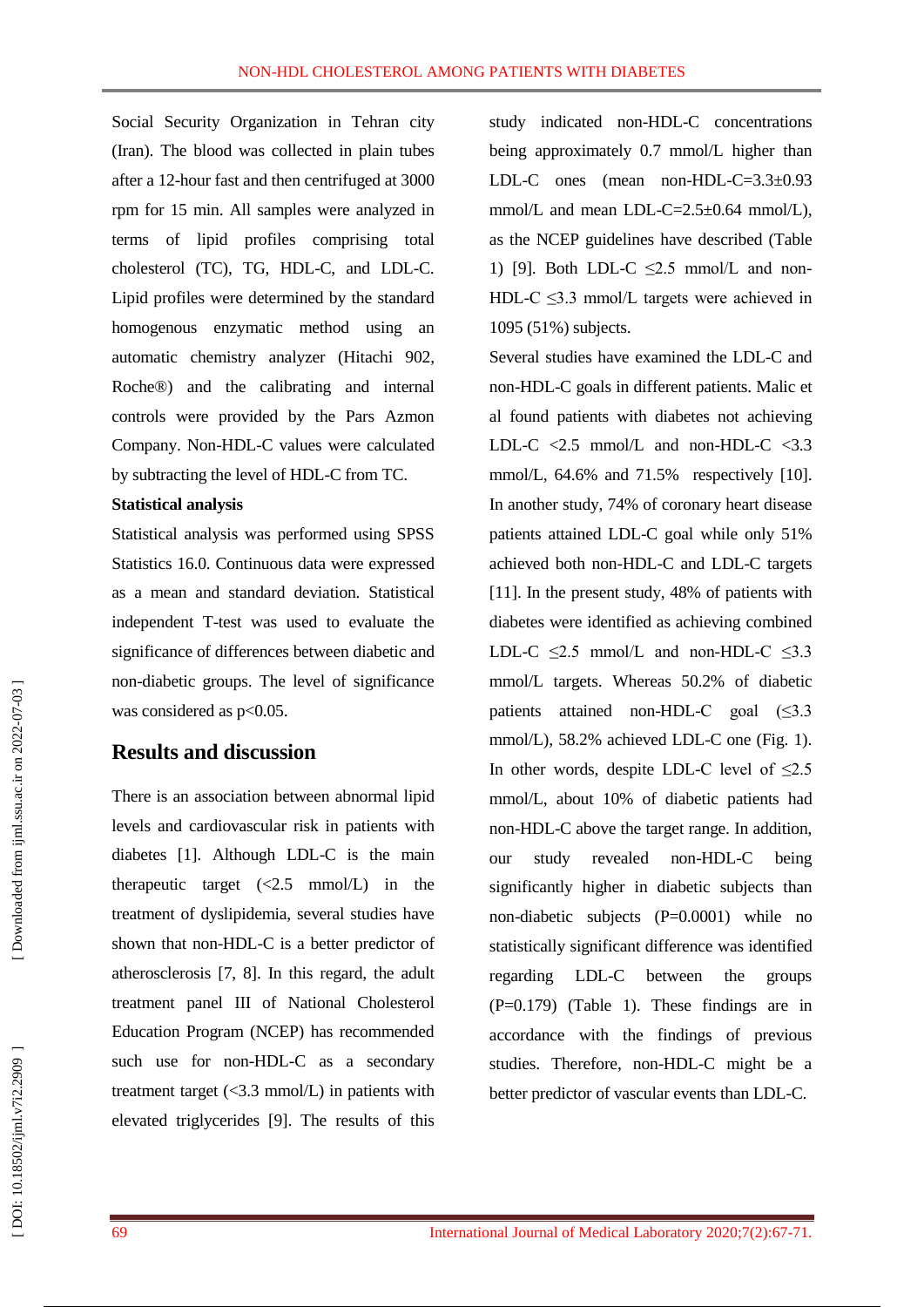| <b>Variable</b>                          |               | <b>Total</b><br>$(N=2142)$ | <b>Non Diabetic</b><br>$(N=1505)$ | <b>Diabetic</b><br>$(N=637)$ | <b>P-value</b> |
|------------------------------------------|---------------|----------------------------|-----------------------------------|------------------------------|----------------|
| <b>Sex</b>                               | <b>Female</b> | 1492                       | 1036                              | 456                          |                |
|                                          | <b>Male</b>   | 650                        | 469                               | 151                          |                |
| Age (year)                               |               | $49.5 \pm 16.3$            | $45.1 \pm 15.3$                   | $59.9 \pm 10$                | 0.0001         |
| Fetal bovine serum (mmol/L)              |               | $6.5 \pm 3.2$              | $4.9+0.35$                        | $10.2 + 3.8$                 | 0.0001         |
| Triglyceride (mmol/L)                    |               | $1.6 + 1.1$                | $1.4 + 0.98$                      | $2+1.2$                      | 0.0001         |
| Total cholesterol (mmol/L)               |               | $4.7 + 1.0$                | $4.6 \pm 0.96$                    | $4.7 + 1$                    | 0.007          |
| <b>High density lipoprotein (mmol/L)</b> |               | $1.3+0.28$                 | $1.3 + 0.28$                      | $1.2 \pm 0.27$               | 0.003          |
| Low density lipoprotein (mmol/L)         |               | $2.5 \pm 0.64$             | $2.5+0.62$                        | $2.5 \pm 0.66$               | 0.179          |
| Non-High density lipoprotein (mmol/L)    |               | $3.3 + 0.93$               | $3.3+0.91$                        | $3.5+0.99$                   | 0.0001         |

|  | <b>Table 1.</b> Characteristics of study subjects and comparison between diabetic and non diabetic subjects |  |
|--|-------------------------------------------------------------------------------------------------------------|--|
|  |                                                                                                             |  |



Fig 1. Prevalence of dyslipidemia in diabetic and non-diabetic subjects of the study. TG= Triglyceride; Chol= Cholesterol; HDL= High density lipoprotein; LDL= Low density lipoprotein; Non -HDL= Non - high density lipoprotein

Non –HDL has crucial preferences in comparison with other lipid parameters. Non –HDL -C has a specific pathophysiologic link to the atherosclerosis and predicts both subclinical atherosclerosis and adverse clinical outcomes. Moreover, non -HDL -C is a valid surrogate marker of Apo B in patients with diabetes which can be calculated from non fasting serum samples [12]. Accordingly, it is a more practical, reliable and cost -effective value such that it reduces the risk of

hypoglycemia in a diabetic patient [6]. Measuring and reporting –HDL -C routinely can improve clinical outcomes through CVD risk identification, therapy decisions, and evaluation of response to treatment. All in all, this study indicated that non -HDL can be beneficial in assessing the risk of CVD in diabetic population s, therefore it can be included in the lipid profile for assessing the risk and thus guiding the treatment.

DOI: 10.18502/ijml.v7i2.2909